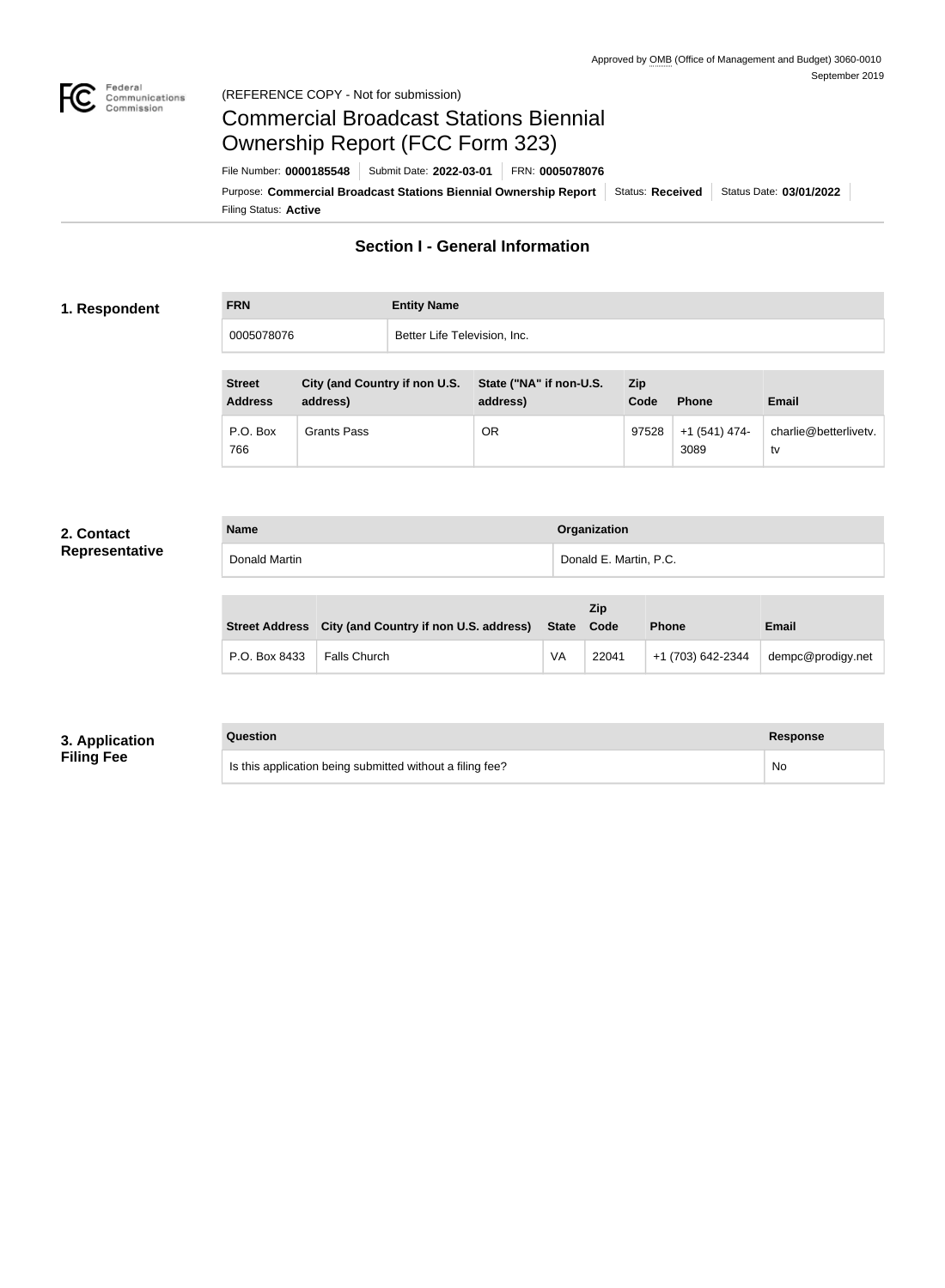| <b>Fees</b> | <b>Application Type</b> | <b>Form Number</b> | <b>Fee Code</b> | Quantity | <b>Fee Amount</b> | <b>Subtotal</b> |
|-------------|-------------------------|--------------------|-----------------|----------|-------------------|-----------------|
|             | Biennial                | Form 323           | <b>MAT</b>      | ∼        | 85                | \$170.00        |
|             |                         |                    |                 |          | Total             | \$170.00        |

## **4. Nature of Respondent**

| (a) Provide the following information about the Respondent: |                            |  |
|-------------------------------------------------------------|----------------------------|--|
| <b>Relationship to stations/permits</b>                     | Licensee                   |  |
| <b>Nature of Respondent</b>                                 | Not-for-profit corporation |  |

**(b) Provide the following information about this report:**

| <b>Purpose</b> | Biennial                                                                                                                                                                               |
|----------------|----------------------------------------------------------------------------------------------------------------------------------------------------------------------------------------|
| "As of" date   | 10/01/2021                                                                                                                                                                             |
|                | When filing a biennial ownership report or validating<br>and resubmitting a prior biennial ownership report, this<br>date must be Oct. 1 of the year in which this report is<br>filed. |

## **5. Licensee(s) and Station(s)**

### **Respondent is filing this report to cover the following Licensee(s) and station(s):**

| Licensee/Permittee Name      | <b>FRN</b> |
|------------------------------|------------|
| Better Life Television, Inc. | 0005078076 |

| Fac. ID No. | <b>Call Sign</b> | <b>City</b>          | <b>State</b> | <b>Service</b> |
|-------------|------------------|----------------------|--------------|----------------|
| 5004        | K17EZ-D          | <b>ROGUE RIVER</b>   | <b>OR</b>    | <b>LPD</b>     |
| 5005        | K25IM-D          | <b>MEDFORD</b>       | <b>OR</b>    | <b>LPD</b>     |
| 5006        | K44FH-D          | <b>COOS BAY</b>      | <b>OR</b>    | <b>LPD</b>     |
| 5007        | K47HT            | <b>ROSEBURG</b>      | <b>OR</b>    | <b>LPA</b>     |
| 5008        | K31NH-D          | <b>KLAMATH FALLS</b> | <b>OR</b>    | <b>LPD</b>     |
| 5010        | K23EX-D          | <b>MEDFORD</b>       | <b>OR</b>    | <b>DCA</b>     |
| 5011        | K47GI-D          | <b>GRANTS PASS</b>   | <b>OR</b>    | <b>DCA</b>     |
| 5012        | K16NK-D          | <b>CAVE JUNCTION</b> | <b>OR</b>    | <b>LPD</b>     |
| 24009       | <b>KAMK-LD</b>   | <b>EUGENE</b>        | <b>OR</b>    | <b>LPD</b>     |
| 24574       | K22FC-D          | <b>GRANTS PASS</b>   | <b>OR</b>    | <b>DCA</b>     |
| 31437       | <b>KTVC</b>      | <b>ROSEBURG</b>      | <b>OR</b>    | <b>DTV</b>     |
| 49529       | K33HH-D          | <b>REDDING</b>       | CA           | <b>LPD</b>     |
| 83306       | <b>KBLN-TV</b>   | <b>GRANTS PASS</b>   | <b>OR</b>    | <b>DTV</b>     |
| 128672      | K33GJ-D          | <b>MERLIN</b>        | <b>OR</b>    | <b>LPD</b>     |
| 130169      | K49IG-D          | <b>YREKA</b>         | CA           | <b>LPD</b>     |
| 130787      | K26HS-D          | <b>TILLAMOOK</b>     | <b>OR</b>    | <b>LPD</b>     |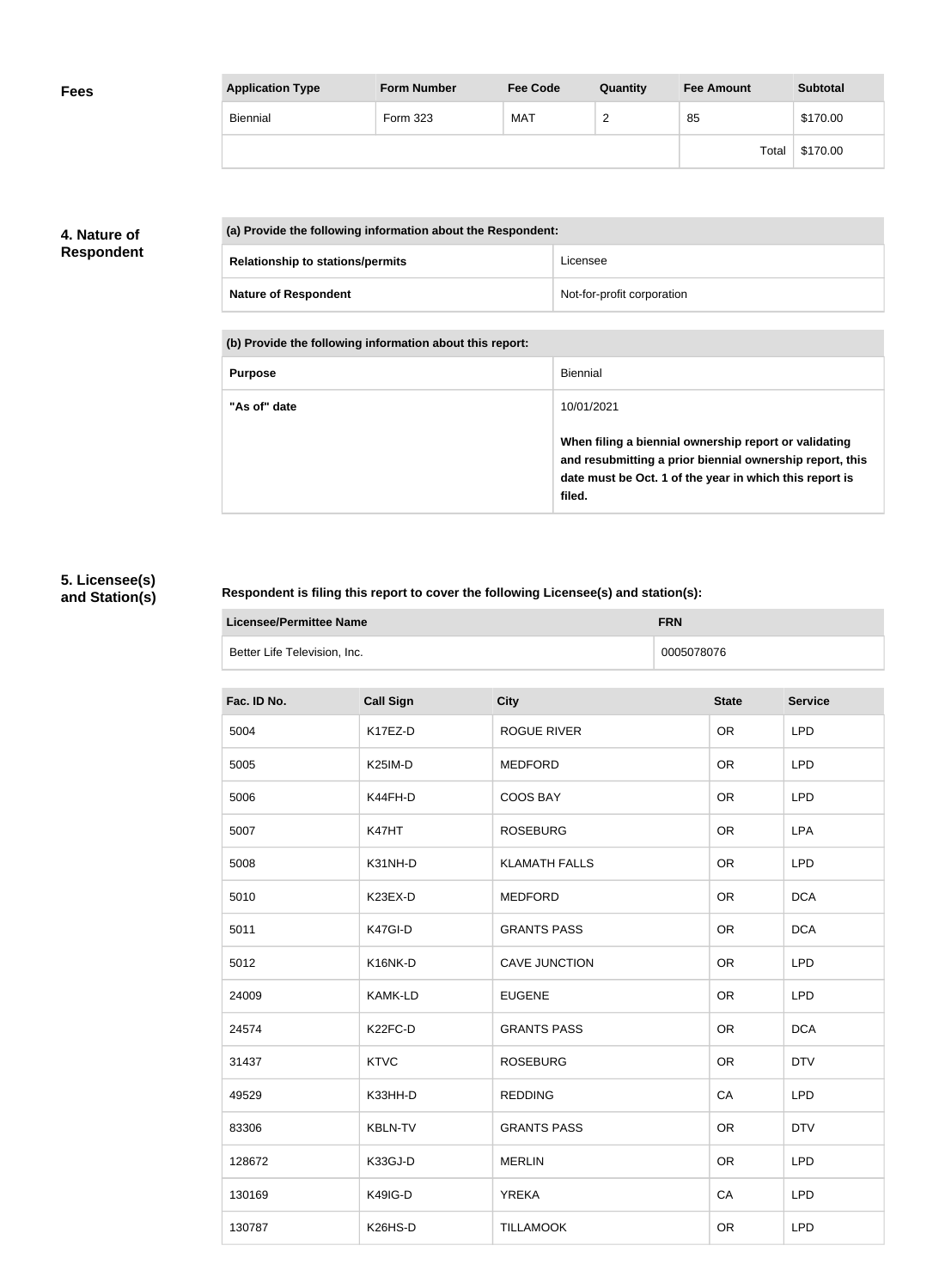| 182073 | KNRC-LD              | <b>SPARKS</b>  | <b>NV</b> | LPD |
|--------|----------------------|----------------|-----------|-----|
| 188826 | K <sub>25</sub> NO-D | <b>GASQUET</b> | СA        | LPD |

## **Section II – Biennial Ownership Information**

**1. 47 C.F.R. Section 73.3613 and Other Documents**

Licensee Respondents that hold authorizations for one or more full power television, AM, and/or FM stations should list all contracts and other instruments set forth in 47 C.F.R. Section 73.3613(a) through (c) for the facility or facilities listed on this report. In addition, attributable Local Marketing Agreements (LMAs) and attributable Joint Sales Agreements (JSAs) must be disclosed by the licensee of the brokering station on its ownership report. If the agreement is an attributable LMA, an attributable JSA, or a network affiliation agreement, check the appropriate box. Otherwise, select "Other." Non-Licensee Respondents, as well as Licensee Respondents that only hold authorizations for Class A television and/or low power television stations, should select "Not Applicable" in response to this question.

# **Document Information Description of contract or instrument Articles of Incorporation Parties to contract or instrument Internal Date of execution** 06/1988 **Date of expiration** No expiration date **Agreement type** (check all that apply) **Other Agreement Type:** Corporate governance document

| Description of contract or instrument           | <b>Bylaws</b>                                          |
|-------------------------------------------------|--------------------------------------------------------|
| Parties to contract or instrument               | Internal                                               |
| Date of execution                               | 06/1988                                                |
| Date of expiration                              | No expiration date                                     |
| <b>Agreement type</b><br>(check all that apply) | Other<br>Agreement Type: Corporate governance document |

#### **Document Information**

| Description of contract or instrument           | Network Affiliation Agreement                          |
|-------------------------------------------------|--------------------------------------------------------|
| Parties to contract or instrument               | Respondent and Three Angels Broadcasting Network, Inc. |
| Date of execution                               | 03/1997                                                |
| Date of expiration                              | No expiration date                                     |
| <b>Agreement type</b><br>(check all that apply) | Network Affiliation Agreement                          |

#### **2. Ownership Interests**

**(a)** Ownership Interests. This Question requires Respondents to enter detailed information about ownership interests by generating a series of subforms. Answer each question on each subform. The first subform listing should be for the Respondent itself. If the Respondent is not a natural person, also list each of the officers, directors, stockholders, non-insulated partners, non-insulated members, and any other persons or entities with a direct attributable interest in the Respondent pursuant to the standards set forth in 47 C.F.R. Section 73.3555. (A "direct" interest is one that is not held through any intervening companies or entities.) List each interest holder with a direct attributable interest in the Respondent separately.

Leave the percentage of total assets (Equity Debt Plus) field blank for an interest holder unless that interest holder has an attributable interest in the Respondent solely on the basis of the Commission's Equity Debt Plus attribution standard, 47 C.F.R. Section 73.3555, Note 2(i).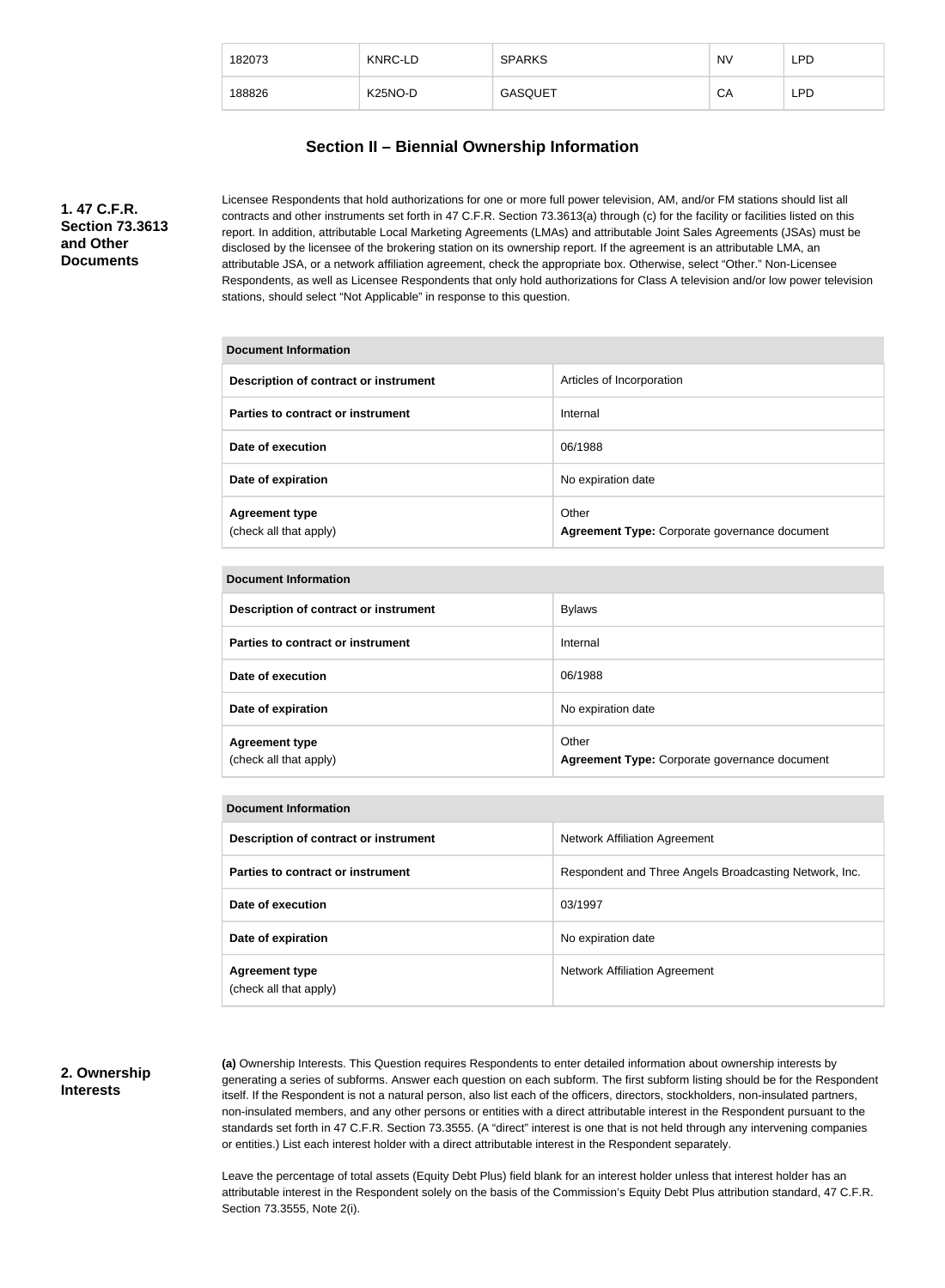In the case of vertical or indirect ownership structures, list only those interests in the Respondent that also represent an attributable interest in the Licensee(s) for which the report is being submitted.

Entities that are part of an organizational structure that includes holding companies or other forms of indirect ownership must file separate ownership reports. In such a structure do not report, or file a separate report for, any interest holder that does not have an attributable interest in the Licensee(s) for which the report is being submitted.

Please see the Instructions for further detail concerning interests that must be reported in response to this question.

The Respondent must provide an FCC Registration Number for each interest holder reported in response to this question. Please see the Instructions for detailed information and guidance concerning this requirement.

| ווטוואווויטווון קוווטוסוויט                                                                                                      |                                                         |                      |                            |
|----------------------------------------------------------------------------------------------------------------------------------|---------------------------------------------------------|----------------------|----------------------------|
| <b>FRN</b>                                                                                                                       | 0005078076                                              |                      |                            |
| <b>Entity Name</b>                                                                                                               | Better Life Television, Inc.                            |                      |                            |
| <b>Address</b>                                                                                                                   | PO Box                                                  |                      |                            |
|                                                                                                                                  | <b>Street 1</b>                                         | P.O. Box 766         |                            |
|                                                                                                                                  | <b>Street 2</b>                                         |                      |                            |
|                                                                                                                                  | <b>City</b>                                             | <b>Grants Pass</b>   |                            |
|                                                                                                                                  | State ("NA" if non-U.S.<br>address)                     | <b>OR</b>            |                            |
|                                                                                                                                  | <b>Zip/Postal Code</b>                                  | 97528                |                            |
|                                                                                                                                  | Country (if non-U.S.<br>address)                        | <b>United States</b> |                            |
| <b>Listing Type</b>                                                                                                              | Respondent                                              |                      |                            |
| <b>Positional Interests</b><br>(check all that apply)                                                                            | Respondent                                              |                      |                            |
| <b>Tribal Nation or Tribal</b><br><b>Entity</b>                                                                                  | Interest holder is not a Tribal nation or Tribal entity |                      |                            |
| <b>Interest Percentages</b><br>(enter percentage values                                                                          | Voting                                                  | 0.0%                 | <b>Jointly Held?</b><br>No |
| from 0.0 to 100.0)                                                                                                               | <b>Equity</b>                                           | 0.0%                 |                            |
|                                                                                                                                  | <b>Total assets (Equity Debt</b><br>Plus)               | 0.0%                 |                            |
| Does interest holder have an attributable interest in one or more broadcast stations<br>No<br>that do not appear on this report? |                                                         |                      |                            |

#### **Ownership Information**

| <b>Ownership Information</b> |                                     |                       |
|------------------------------|-------------------------------------|-----------------------|
| <b>FRN</b>                   | 0019460740                          |                       |
| <b>Name</b>                  | Patty Hyland                        |                       |
| <b>Address</b>               | PO Box                              |                       |
|                              | <b>Street 1</b>                     | 6661 Lower River Road |
|                              | <b>Street 2</b>                     |                       |
|                              | <b>City</b>                         | <b>Grants Pass</b>    |
|                              | State ("NA" if non-U.S.<br>address) | <b>OR</b>             |
|                              |                                     |                       |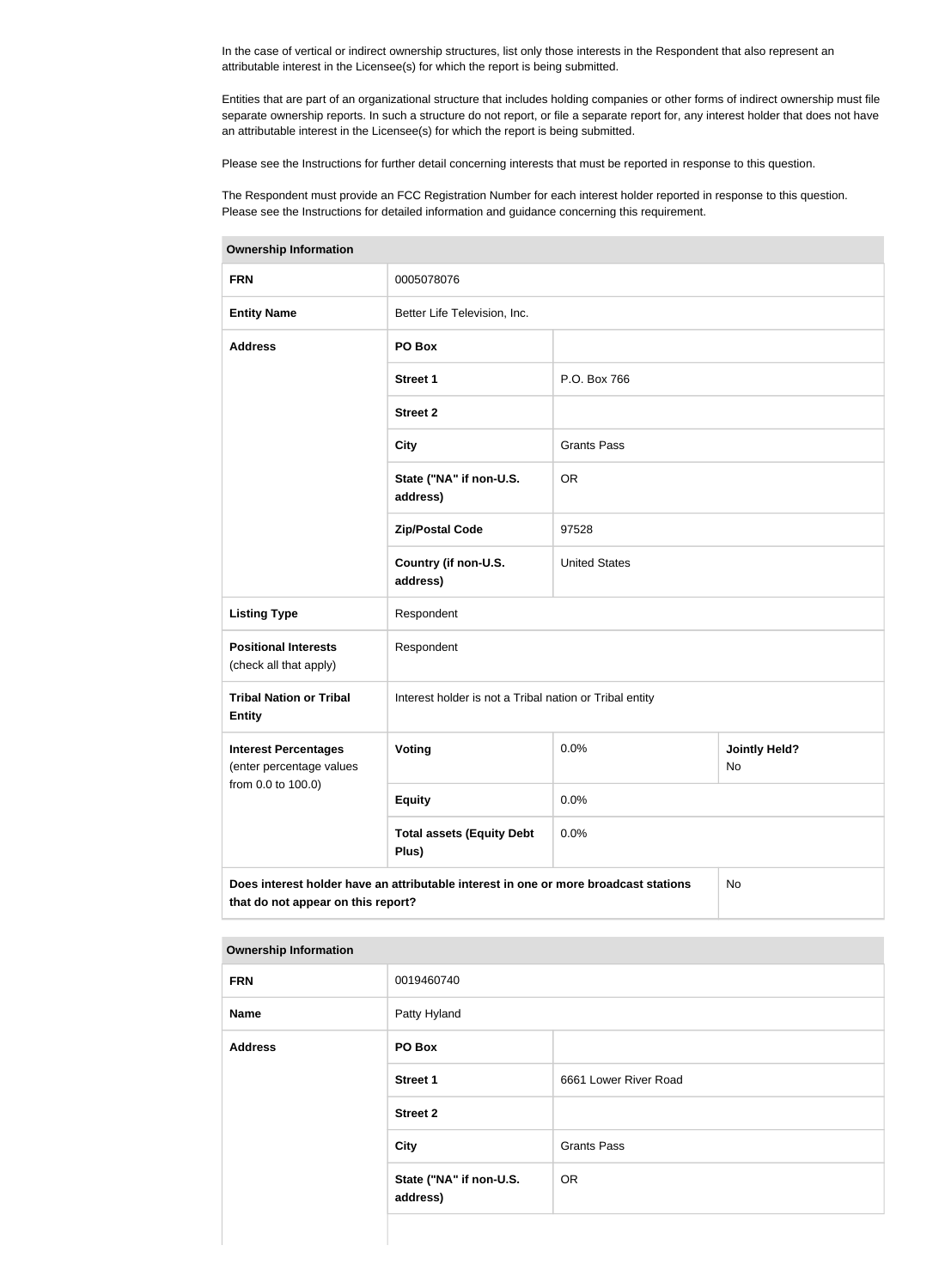|                                                                                      | 97526<br><b>Zip/Postal Code</b>           |                        |                                   |
|--------------------------------------------------------------------------------------|-------------------------------------------|------------------------|-----------------------------------|
|                                                                                      | Country (if non-U.S.<br>address)          | <b>United States</b>   |                                   |
| <b>Listing Type</b>                                                                  | Other Interest Holder                     |                        |                                   |
| <b>Positional Interests</b><br>(check all that apply)                                | <b>Director</b>                           |                        |                                   |
| Citizenship, Gender,                                                                 | <b>Citizenship</b>                        | <b>US</b>              |                                   |
| <b>Ethnicity, and Race</b><br><b>Information (Natural</b><br><b>Persons Only)</b>    | Gender                                    | Female                 |                                   |
|                                                                                      | <b>Ethnicity</b>                          | Not Hispanic or Latino |                                   |
|                                                                                      | Race                                      | White                  |                                   |
| <b>Interest Percentages</b><br>(enter percentage values<br>from 0.0 to 100.0)        | Voting                                    | 12.5%                  | <b>Jointly Held?</b><br><b>No</b> |
|                                                                                      | <b>Equity</b>                             | 0.0%                   |                                   |
|                                                                                      | <b>Total assets (Equity Debt</b><br>Plus) | 0.0%                   |                                   |
| Does interest holder have an attributable interest in one or more broadcast stations |                                           | <b>No</b>              |                                   |

| <b>Ownership Information</b>                                                  |                                     |                        |                                       |
|-------------------------------------------------------------------------------|-------------------------------------|------------------------|---------------------------------------|
| <b>FRN</b>                                                                    | 0016366122                          |                        |                                       |
| <b>Name</b>                                                                   | Walter J. MacPhee                   |                        |                                       |
| <b>Address</b>                                                                | PO Box                              |                        |                                       |
|                                                                               | <b>Street 1</b>                     | 560 NE F Street A613   |                                       |
|                                                                               | <b>Street 2</b>                     |                        |                                       |
|                                                                               | <b>City</b>                         | <b>Grants Pass</b>     |                                       |
|                                                                               | State ("NA" if non-U.S.<br>address) | <b>OR</b>              |                                       |
|                                                                               | <b>Zip/Postal Code</b>              | 97526                  |                                       |
|                                                                               | Country (if non-U.S.<br>address)    | <b>United States</b>   |                                       |
| <b>Listing Type</b>                                                           | Other Interest Holder               |                        |                                       |
| <b>Positional Interests</b><br>(check all that apply)                         | Officer, Director                   |                        |                                       |
| Citizenship, Gender,                                                          | <b>Citizenship</b>                  | <b>US</b>              |                                       |
| <b>Ethnicity, and Race</b><br><b>Information (Natural</b>                     | Gender                              | Male                   |                                       |
| <b>Persons Only)</b>                                                          | <b>Ethnicity</b>                    | Not Hispanic or Latino |                                       |
|                                                                               | Race                                | White                  |                                       |
| <b>Interest Percentages</b><br>(enter percentage values<br>from 0.0 to 100.0) | <b>Voting</b>                       | 12.5%                  | <b>Jointly Held?</b><br>$\mathsf{No}$ |
|                                                                               | <b>Equity</b>                       | 0.0%                   |                                       |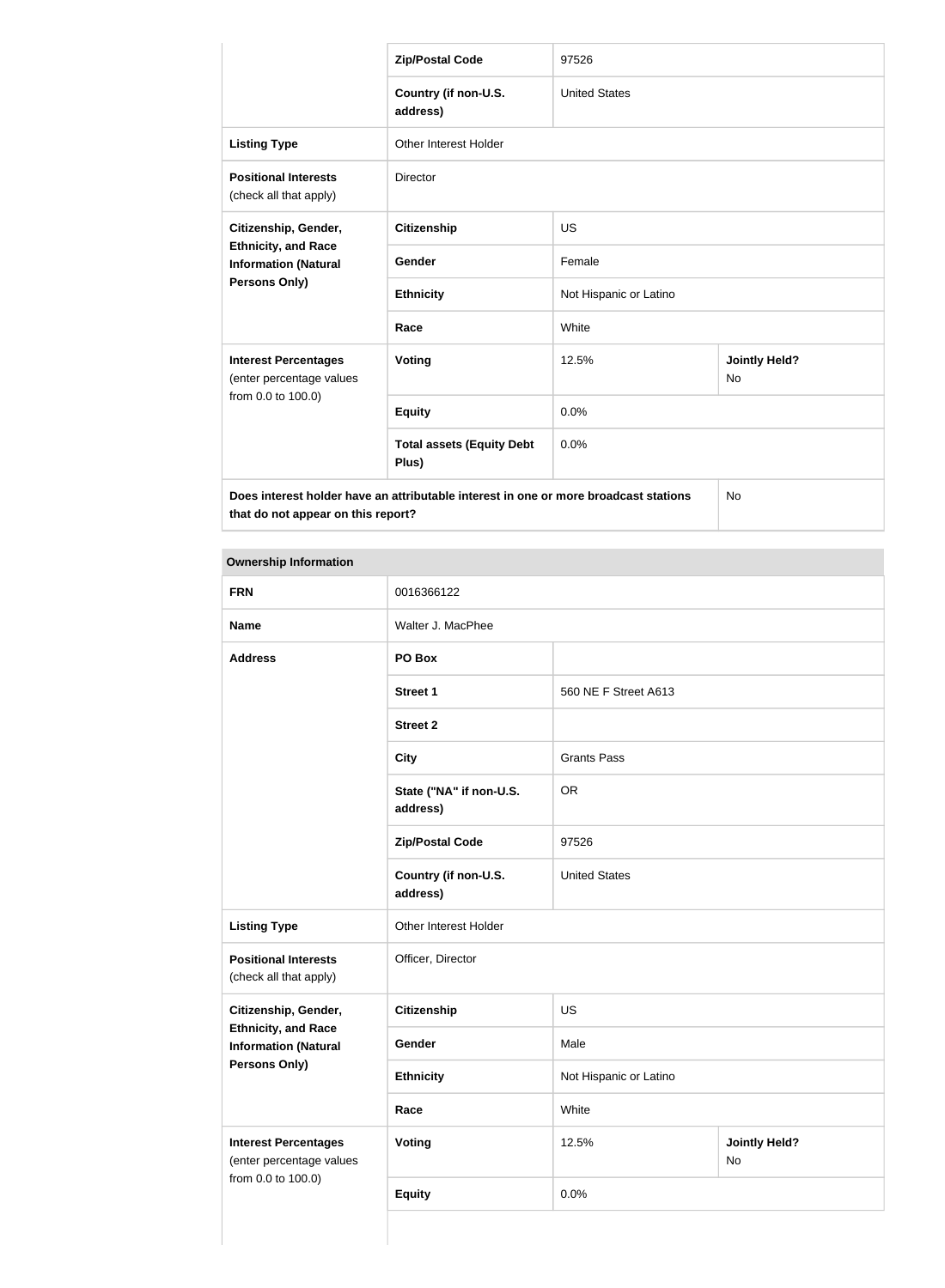| <b>Total assets (Equity Debt</b><br>Plus)                                            | $0.0\%$ |           |
|--------------------------------------------------------------------------------------|---------|-----------|
| Does interest holder have an attributable interest in one or more broadcast stations |         | <b>No</b> |

| that do not appear on this report? |
|------------------------------------|
|------------------------------------|

| <b>Ownership Information</b>                          |                                     |                      |
|-------------------------------------------------------|-------------------------------------|----------------------|
| <b>FRN</b>                                            | 0027304468                          |                      |
| <b>Name</b>                                           | <b>Richard Duerksen</b>             |                      |
| <b>Address</b>                                        | PO Box                              |                      |
|                                                       | <b>Street 1</b>                     | 6236 SE Dunbar Drive |
|                                                       | <b>Street 2</b>                     |                      |
|                                                       | <b>City</b>                         | Portland             |
|                                                       | State ("NA" if non-U.S.<br>address) | <b>OR</b>            |
|                                                       | <b>Zip/Postal Code</b>              | 97236                |
|                                                       | Country (if non-U.S.<br>address)    | <b>United States</b> |
| <b>Listing Type</b>                                   | Other Interest Holder               |                      |
| <b>Positional Interests</b><br>(check all that apply) | Director                            |                      |
| Citizenship, Gender,                                  | <b>Citizenship</b>                  | <b>US</b>            |

| <b>Listing Type</b>                                                        | Other Interest Holder                                                                |                        |                                   |
|----------------------------------------------------------------------------|--------------------------------------------------------------------------------------|------------------------|-----------------------------------|
| <b>Positional Interests</b><br>(check all that apply)                      | <b>Director</b>                                                                      |                        |                                   |
| Citizenship, Gender,                                                       | <b>Citizenship</b>                                                                   | <b>US</b>              |                                   |
| <b>Ethnicity, and Race</b><br><b>Information (Natural</b><br>Persons Only) | Gender                                                                               | Male                   |                                   |
|                                                                            | <b>Ethnicity</b>                                                                     | Not Hispanic or Latino |                                   |
|                                                                            | Race                                                                                 | White                  |                                   |
| <b>Interest Percentages</b><br>(enter percentage values                    | <b>Voting</b>                                                                        | 12.5%                  | <b>Jointly Held?</b><br><b>No</b> |
| from 0.0 to 100.0)                                                         | <b>Equity</b>                                                                        | 0.0%                   |                                   |
|                                                                            | <b>Total assets (Equity Debt</b><br>Plus)                                            | 0.0%                   |                                   |
| that do not appear on this report?                                         | Does interest holder have an attributable interest in one or more broadcast stations |                        | No.                               |

# **Ownership Information**

| <b>FRN</b>     | 0025101411                          |                             |
|----------------|-------------------------------------|-----------------------------|
| <b>Name</b>    | Helen Peterson                      |                             |
| <b>Address</b> | PO Box                              |                             |
|                | <b>Street 1</b>                     | 4886 Lower Grace Creek Road |
|                | <b>Street 2</b>                     |                             |
|                | <b>City</b>                         | <b>Sunny Valley</b>         |
|                | State ("NA" if non-U.S.<br>address) | <b>OR</b>                   |
|                |                                     |                             |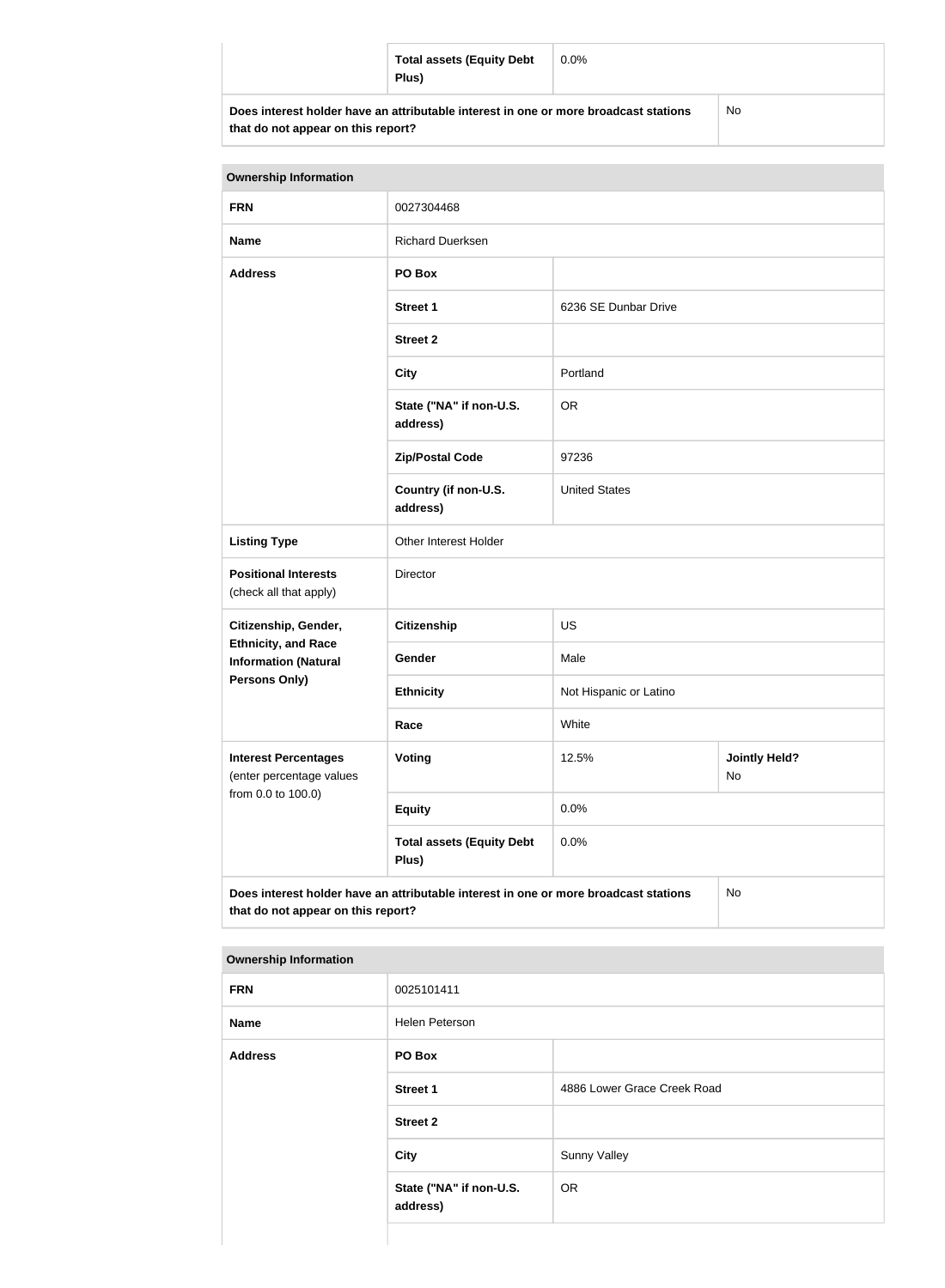|                                                                                      | <b>Zip/Postal Code</b>                    | 97494                  |                                   |
|--------------------------------------------------------------------------------------|-------------------------------------------|------------------------|-----------------------------------|
|                                                                                      | Country (if non-U.S.<br>address)          | <b>United States</b>   |                                   |
| <b>Listing Type</b>                                                                  | <b>Other Interest Holder</b>              |                        |                                   |
| <b>Positional Interests</b><br>(check all that apply)                                | Officer, Director                         |                        |                                   |
| Citizenship, Gender,                                                                 | <b>Citizenship</b>                        | <b>US</b>              |                                   |
| <b>Ethnicity, and Race</b><br><b>Information (Natural</b><br><b>Persons Only)</b>    | <b>Gender</b>                             | Female                 |                                   |
|                                                                                      | <b>Ethnicity</b>                          | Not Hispanic or Latino |                                   |
|                                                                                      | Race                                      | White                  |                                   |
| <b>Interest Percentages</b><br>(enter percentage values<br>from 0.0 to 100.0)        | Voting                                    | 12.5%                  | <b>Jointly Held?</b><br><b>No</b> |
|                                                                                      | <b>Equity</b>                             | 0.0%                   |                                   |
|                                                                                      | <b>Total assets (Equity Debt</b><br>Plus) | 0.0%                   |                                   |
| Does interest holder have an attributable interest in one or more broadcast stations |                                           | <b>No</b>              |                                   |

| <b>Ownership Information</b>                                                  |                                     |                                  |                            |  |
|-------------------------------------------------------------------------------|-------------------------------------|----------------------------------|----------------------------|--|
| <b>FRN</b>                                                                    | 0027304476                          |                                  |                            |  |
| <b>Name</b>                                                                   | Kimberlei Wagner                    |                                  |                            |  |
| <b>Address</b>                                                                | PO Box                              |                                  |                            |  |
|                                                                               | <b>Street 1</b>                     | 401 Pine Grove Road              |                            |  |
|                                                                               | <b>Street 2</b>                     |                                  |                            |  |
|                                                                               | <b>City</b>                         | Rogue River                      |                            |  |
|                                                                               | State ("NA" if non-U.S.<br>address) | <b>OR</b>                        |                            |  |
|                                                                               | <b>Zip/Postal Code</b>              | 97537                            |                            |  |
|                                                                               | Country (if non-U.S.<br>address)    | <b>United States</b>             |                            |  |
| <b>Listing Type</b>                                                           | Other Interest Holder               |                                  |                            |  |
| <b>Positional Interests</b><br>(check all that apply)                         | Officer, Director                   |                                  |                            |  |
| Citizenship, Gender,                                                          | <b>Citizenship</b>                  | <b>US</b>                        |                            |  |
| <b>Ethnicity, and Race</b><br><b>Information (Natural</b>                     | Gender                              | Female                           |                            |  |
| <b>Persons Only)</b>                                                          | <b>Ethnicity</b>                    | Not Hispanic or Latino           |                            |  |
|                                                                               | Race                                | Black or African American, White |                            |  |
| <b>Interest Percentages</b><br>(enter percentage values<br>from 0.0 to 100.0) | <b>Voting</b>                       | 12.5%                            | <b>Jointly Held?</b><br>No |  |
|                                                                               | <b>Equity</b>                       | 0.0%                             |                            |  |
|                                                                               |                                     |                                  |                            |  |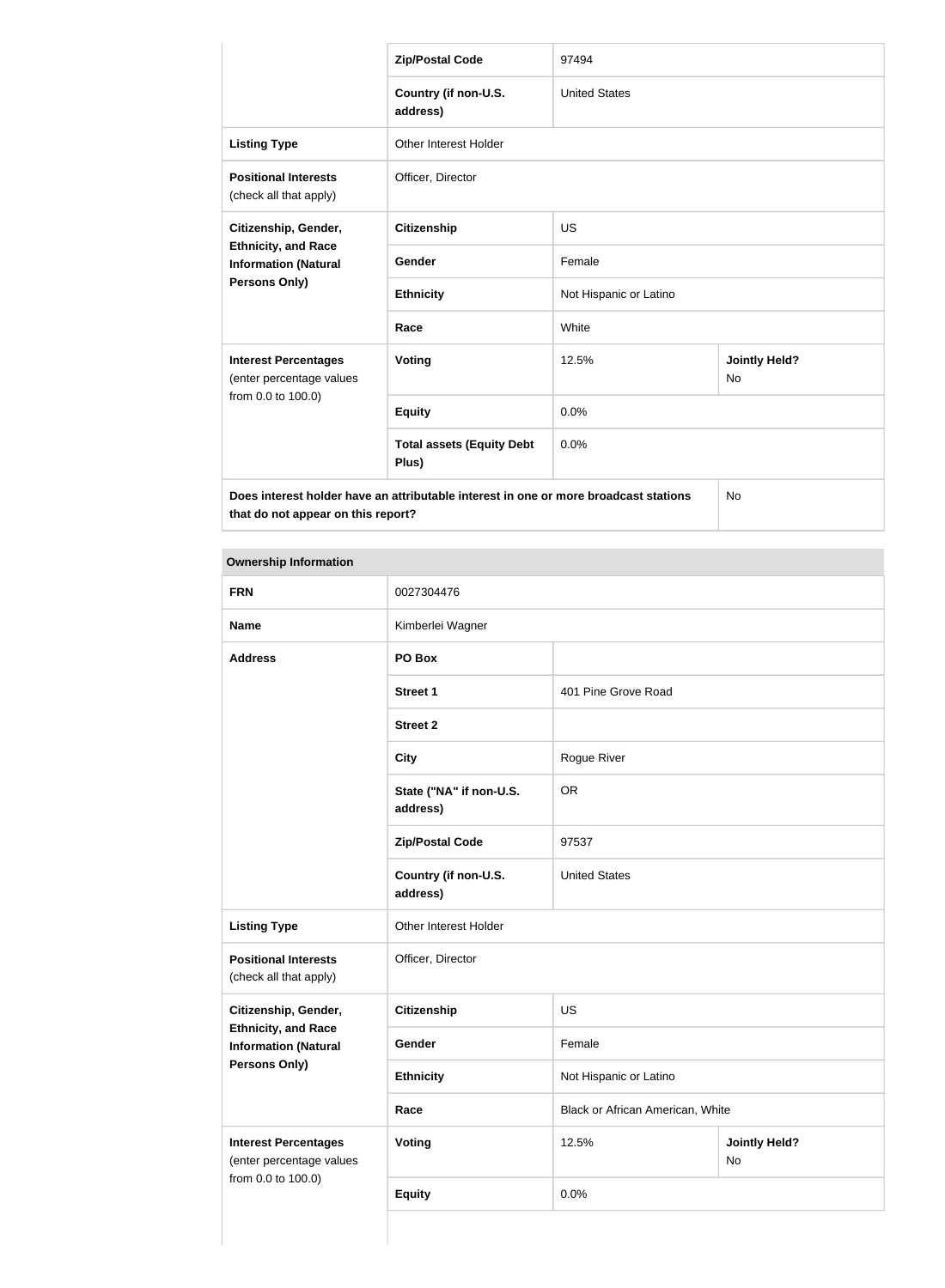|                                                                                      | <b>Total assets (Equity Debt</b><br>Plus) | $0.0\%$ |  |
|--------------------------------------------------------------------------------------|-------------------------------------------|---------|--|
| Does interest holder have an attributable interest in one or more broadcast stations |                                           | No      |  |

| <b>Ownership Information</b>                                                                                                     |                                           |                         |                            |  |
|----------------------------------------------------------------------------------------------------------------------------------|-------------------------------------------|-------------------------|----------------------------|--|
| <b>FRN</b>                                                                                                                       | 0005503313                                |                         |                            |  |
| <b>Name</b>                                                                                                                      | JOHN C F. SCHULZ, JR.                     |                         |                            |  |
| <b>Address</b>                                                                                                                   | PO Box                                    |                         |                            |  |
|                                                                                                                                  | <b>Street 1</b>                           | 3095 Garden Valley Road |                            |  |
|                                                                                                                                  | <b>Street 2</b>                           |                         |                            |  |
|                                                                                                                                  | <b>City</b>                               | Roseburg                |                            |  |
|                                                                                                                                  | State ("NA" if non-U.S.<br>address)       | <b>OR</b>               |                            |  |
|                                                                                                                                  | <b>Zip/Postal Code</b>                    | 97471                   |                            |  |
|                                                                                                                                  | Country (if non-U.S.<br>address)          | <b>United States</b>    |                            |  |
| <b>Listing Type</b>                                                                                                              | Other Interest Holder                     |                         |                            |  |
| <b>Positional Interests</b><br>(check all that apply)                                                                            | Director                                  |                         |                            |  |
| Citizenship, Gender,                                                                                                             | <b>Citizenship</b>                        | <b>US</b>               |                            |  |
| <b>Ethnicity, and Race</b><br><b>Information (Natural</b>                                                                        | Gender                                    | Male                    |                            |  |
| Persons Only)                                                                                                                    | <b>Ethnicity</b>                          | Not Hispanic or Latino  |                            |  |
|                                                                                                                                  | Race                                      | White                   |                            |  |
| <b>Interest Percentages</b><br>(enter percentage values                                                                          | <b>Voting</b>                             | 12.5%                   | <b>Jointly Held?</b><br>No |  |
| from 0.0 to 100.0)                                                                                                               | <b>Equity</b>                             | 0.0%                    |                            |  |
|                                                                                                                                  | <b>Total assets (Equity Debt</b><br>Plus) | 0.0%                    |                            |  |
| Does interest holder have an attributable interest in one or more broadcast stations<br>No<br>that do not appear on this report? |                                           |                         |                            |  |

| <b>FRN</b>     | 2130014703                          |                           |
|----------------|-------------------------------------|---------------------------|
| <b>Name</b>    | Carole J. Blech                     |                           |
| <b>Address</b> | PO Box                              |                           |
|                | <b>Street 1</b>                     | 1867 Williams Hwy, No.270 |
|                | <b>Street 2</b>                     |                           |
|                | <b>City</b>                         | <b>Grants Pass</b>        |
|                | State ("NA" if non-U.S.<br>address) | <b>OR</b>                 |
|                |                                     |                           |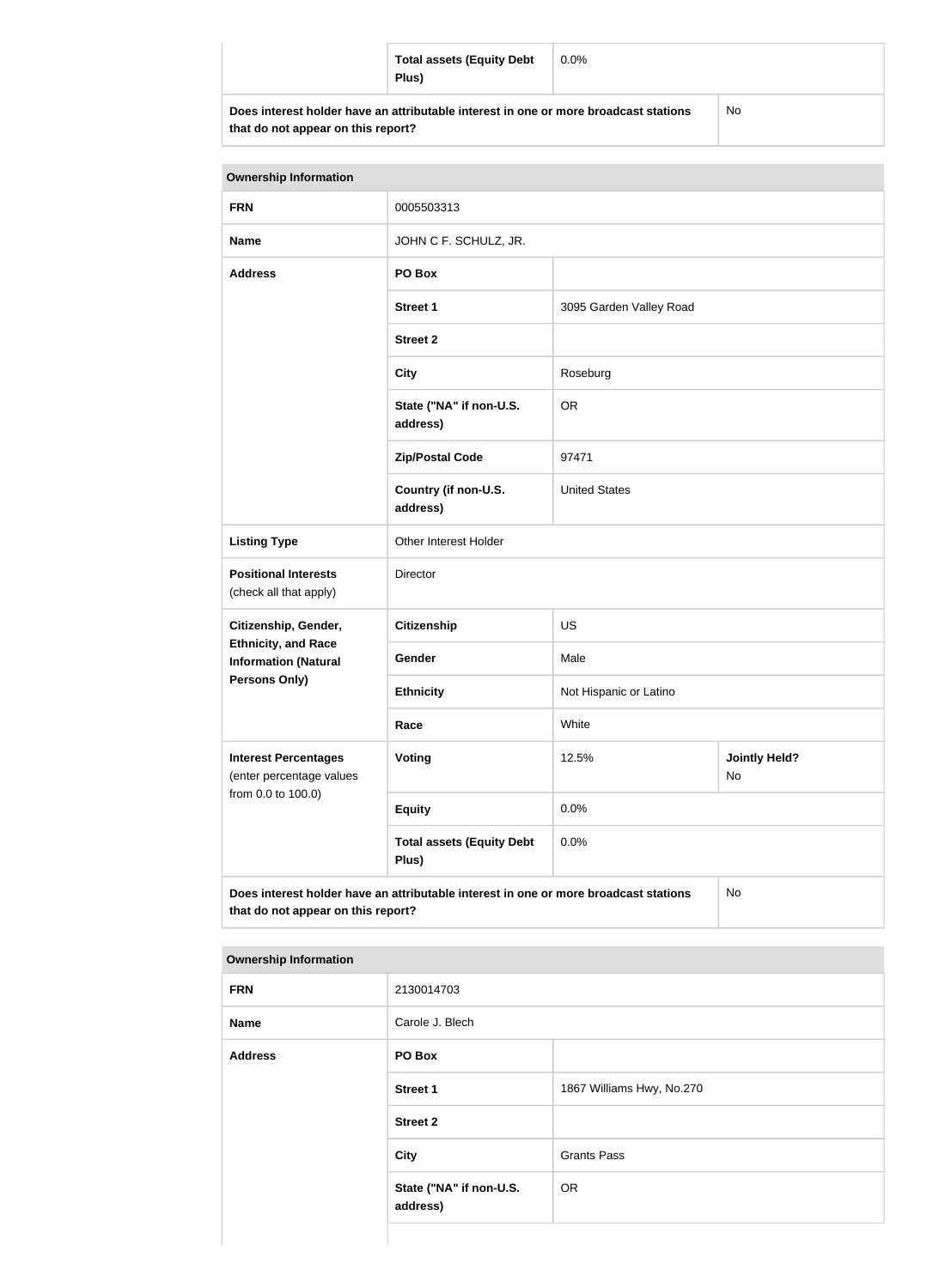|                                                                                                           | <b>Zip/Postal Code</b>                    | 97527                  |                                   |
|-----------------------------------------------------------------------------------------------------------|-------------------------------------------|------------------------|-----------------------------------|
|                                                                                                           | Country (if non-U.S.<br>address)          | <b>United States</b>   |                                   |
| <b>Listing Type</b>                                                                                       | Other Interest Holder                     |                        |                                   |
| <b>Positional Interests</b><br>(check all that apply)                                                     | <b>Director</b>                           |                        |                                   |
| Citizenship, Gender,<br><b>Ethnicity, and Race</b><br><b>Information (Natural</b><br><b>Persons Only)</b> | <b>Citizenship</b>                        | <b>US</b>              |                                   |
|                                                                                                           | Gender                                    | Female                 |                                   |
|                                                                                                           | <b>Ethnicity</b>                          | Not Hispanic or Latino |                                   |
|                                                                                                           | Race                                      | White                  |                                   |
| <b>Interest Percentages</b><br>(enter percentage values<br>from 0.0 to 100.0)                             | <b>Voting</b>                             | 12.5%                  | <b>Jointly Held?</b><br><b>No</b> |
|                                                                                                           | <b>Equity</b>                             | 0.0%                   |                                   |
|                                                                                                           | <b>Total assets (Equity Debt</b><br>Plus) | 0.0%                   |                                   |
| Does interest holder have an attributable interest in one or more broadcast stations                      |                                           | <b>No</b>              |                                   |

| <b>Ownership Information</b>                                                  |                                     |                        |                            |
|-------------------------------------------------------------------------------|-------------------------------------|------------------------|----------------------------|
| <b>FRN</b>                                                                    | 2130023589                          |                        |                            |
| <b>Name</b>                                                                   | Kenneth J. Breyer                   |                        |                            |
| <b>Address</b>                                                                | PO Box                              |                        |                            |
|                                                                               | <b>Street 1</b>                     | 400 Daily Lane         |                            |
|                                                                               | <b>Street 2</b>                     |                        |                            |
|                                                                               | <b>City</b>                         | <b>Grants Pass</b>     |                            |
|                                                                               | State ("NA" if non-U.S.<br>address) | <b>OR</b>              |                            |
|                                                                               | <b>Zip/Postal Code</b>              | 97527                  |                            |
|                                                                               | Country (if non-U.S.<br>address)    | <b>United States</b>   |                            |
| <b>Listing Type</b>                                                           | Other Interest Holder               |                        |                            |
| <b>Positional Interests</b><br>(check all that apply)                         | Director                            |                        |                            |
| Citizenship, Gender,                                                          | Citizenship                         | <b>US</b>              |                            |
| <b>Ethnicity, and Race</b><br><b>Information (Natural</b>                     | Gender                              | Male                   |                            |
| <b>Persons Only)</b>                                                          | <b>Ethnicity</b>                    | Not Hispanic or Latino |                            |
|                                                                               | Race                                | White                  |                            |
| <b>Interest Percentages</b><br>(enter percentage values<br>from 0.0 to 100.0) | <b>Voting</b>                       | 12.5%                  | <b>Jointly Held?</b><br>No |
|                                                                               | <b>Equity</b>                       | 0.0%                   |                            |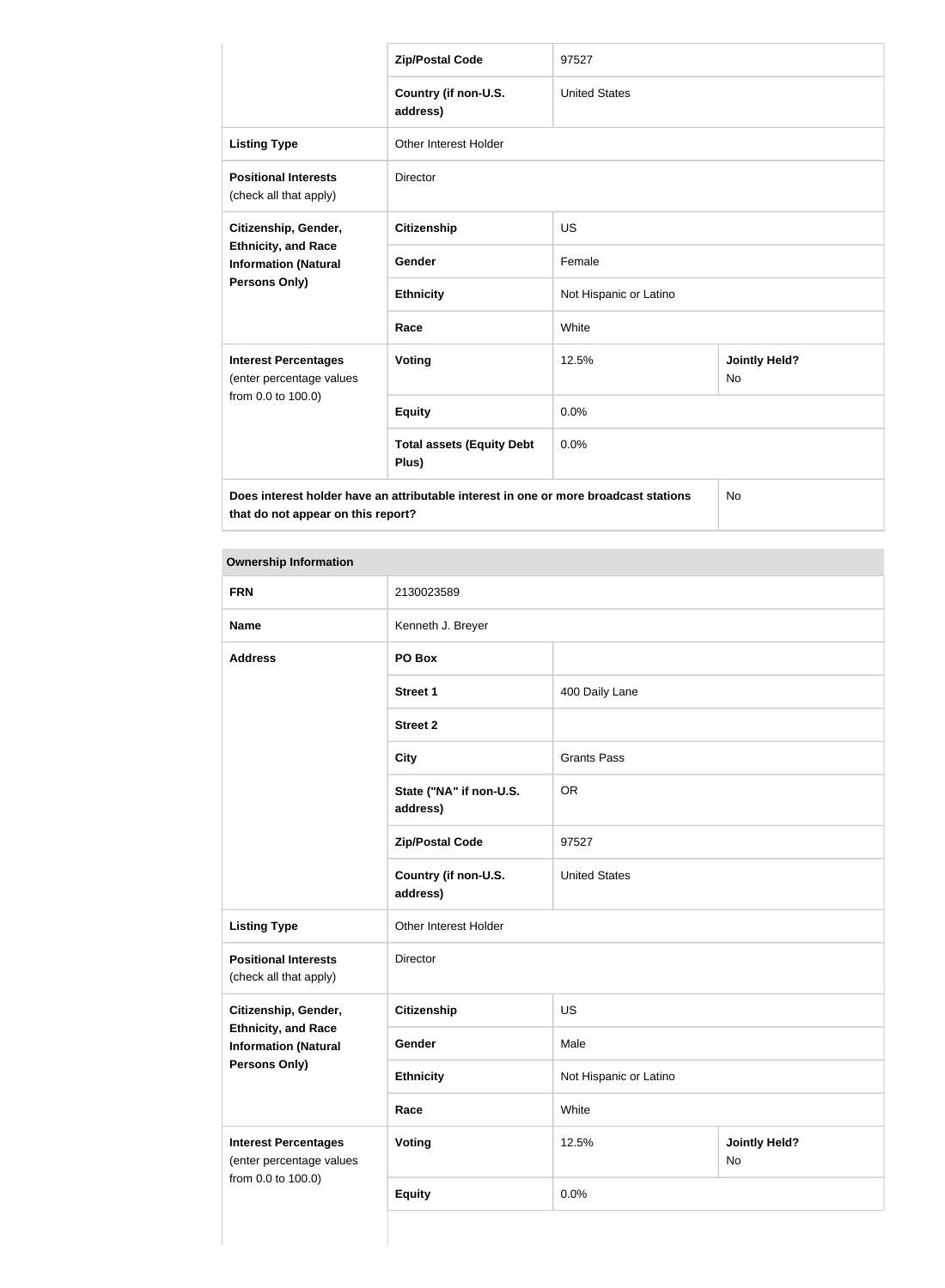|                                                                                      | <b>Total assets (Equity Debt</b><br>Plus) | $0.0\%$   |  |
|--------------------------------------------------------------------------------------|-------------------------------------------|-----------|--|
| Does interest holder have an attributable interest in one or more broadcast stations |                                           | <b>No</b> |  |

| <b>Ownership Information</b>                                                                                                                               |                                           |                        |                            |
|------------------------------------------------------------------------------------------------------------------------------------------------------------|-------------------------------------------|------------------------|----------------------------|
| <b>FRN</b>                                                                                                                                                 | 0031948755                                |                        |                            |
| <b>Name</b>                                                                                                                                                | Charles W. Oliver                         |                        |                            |
| <b>Address</b>                                                                                                                                             | PO Box                                    |                        |                            |
|                                                                                                                                                            | <b>Street 1</b>                           | 218 Isabella Lane      |                            |
|                                                                                                                                                            | <b>Street 2</b>                           |                        |                            |
|                                                                                                                                                            | <b>City</b>                               | <b>Grants Pass</b>     |                            |
|                                                                                                                                                            | State ("NA" if non-U.S.<br>address)       | <b>OR</b>              |                            |
|                                                                                                                                                            | <b>Zip/Postal Code</b>                    | 97526                  |                            |
|                                                                                                                                                            | Country (if non-U.S.<br>address)          | <b>United States</b>   |                            |
| <b>Listing Type</b>                                                                                                                                        | Other Interest Holder                     |                        |                            |
| <b>Positional Interests</b><br>(check all that apply)                                                                                                      | Officer                                   |                        |                            |
| Citizenship, Gender,                                                                                                                                       | <b>Citizenship</b>                        | US                     |                            |
| <b>Ethnicity, and Race</b><br><b>Information (Natural</b>                                                                                                  | Gender                                    | Male                   |                            |
| Persons Only)                                                                                                                                              | <b>Ethnicity</b>                          | Not Hispanic or Latino |                            |
|                                                                                                                                                            | Race                                      | White                  |                            |
| <b>Interest Percentages</b><br>(enter percentage values                                                                                                    | Voting                                    | 0.0%                   | <b>Jointly Held?</b><br>No |
| from 0.0 to 100.0)                                                                                                                                         | <b>Equity</b>                             | 0.0%                   |                            |
|                                                                                                                                                            | <b>Total assets (Equity Debt</b><br>Plus) | 0.0%                   |                            |
| Does interest holder have an attributable interest in one or more broadcast stations<br>that do not appear on this report?                                 |                                           | <b>No</b>              |                            |
| (b) Respondent certifies that any interests, including equity, financial, or voting<br>Yes<br>interests, not reported in this filing are non-attributable. |                                           |                        |                            |

If "No," submit as an exhibit an explanation.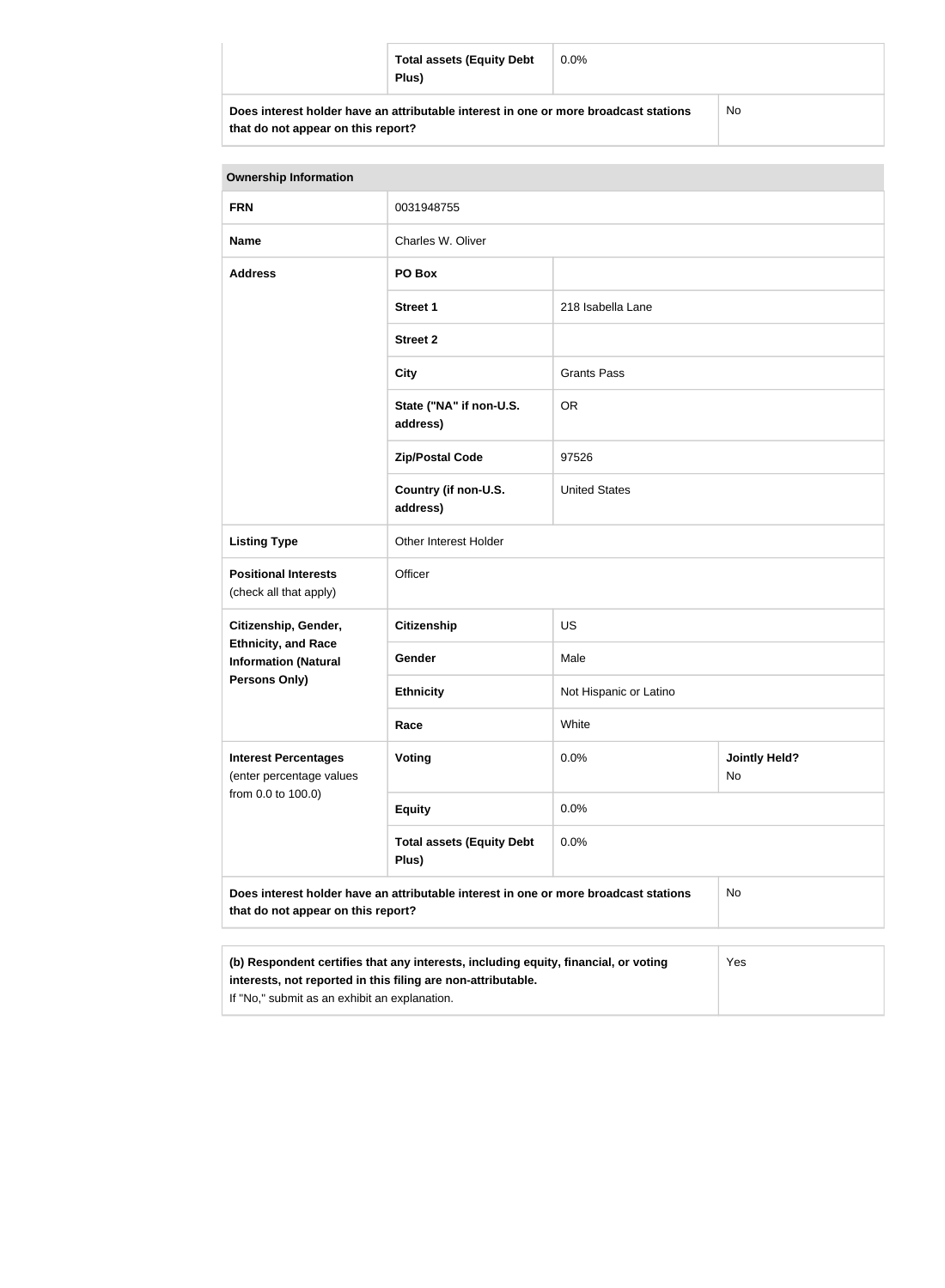

**(d) Are any of the individuals listed as an attributable interest holder in the Respondent married to each other or related to each other as parentchild or as siblings?** No

If "Yes," provide the following information for each such the relationship.

| (e) Is Respondent seeking an attribution exemption for any officer or director with<br>duties wholly unrelated to the Licensee(s)? | No |
|------------------------------------------------------------------------------------------------------------------------------------|----|
| If "Yes," complete the information in the required fields and submit an Exhibit fully describing                                   |    |
| that individual's duties and responsibilities, and explaining why that individual should not be                                    |    |
| attributed an interest.                                                                                                            |    |

**3. Organizational Chart (Licensees Only)**

Attach a flowchart or similar document showing the Licensee's vertical ownership structure including the Licensee and all entities that have attributable interests in the Licensee. Licensees with a single parent entity may provide a brief explanatory textual Exhibit in lieu of a flowchart or similar document. Licensees without parent entities should so indicate in a textual Exhibit.

#### **Non-Licensee Respondents should select "N/A" in response to this question.**

Respondent is a nonprofit corporation with a self-perpetuating governing board. It has no parent or subsidiary with attributable interests.

### **Section III - Certification**